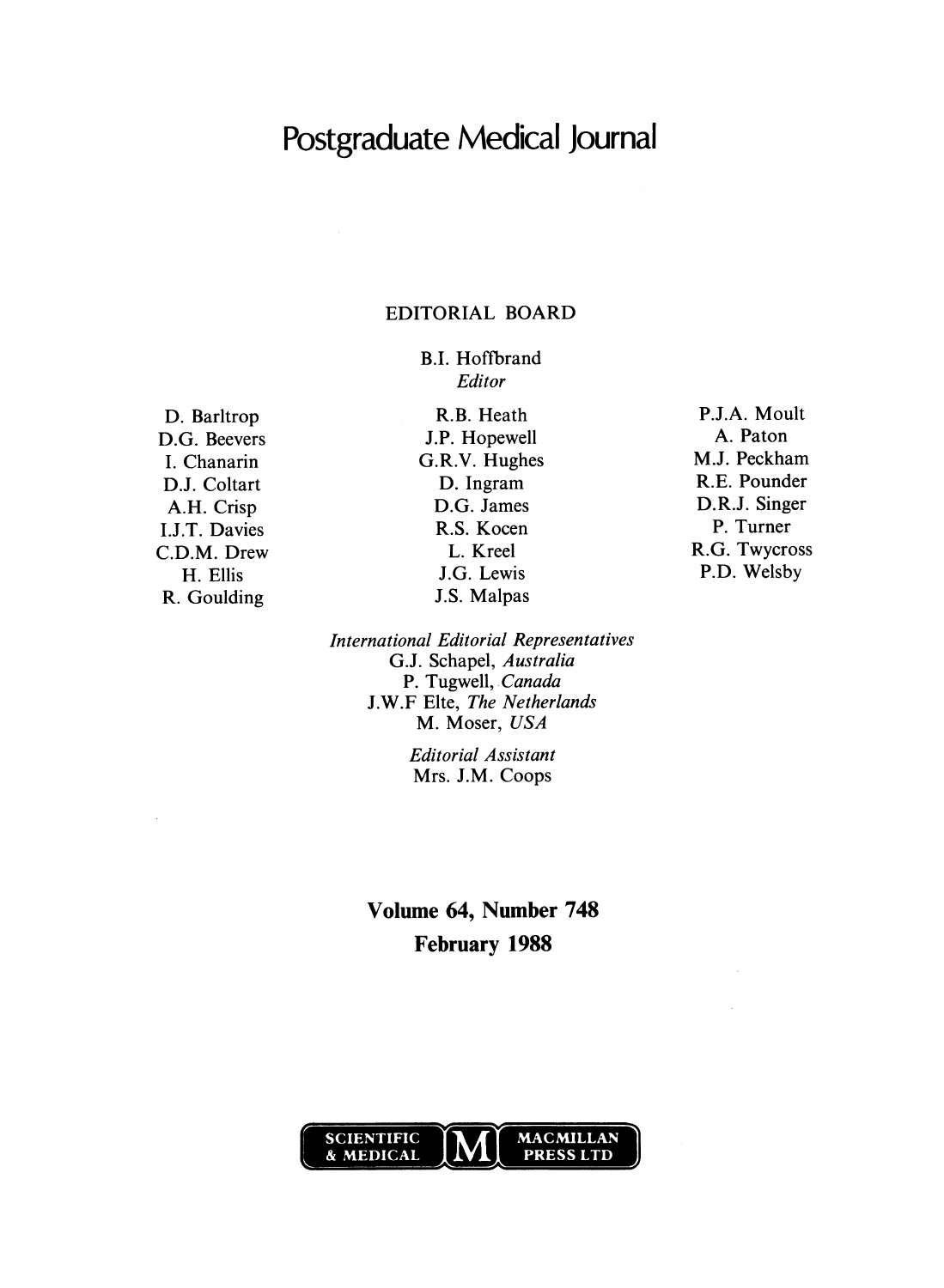The Postgraduate Medical Journal is published monthly on behalf of the Fellowship of Postgraduate Medicine by the Scientific & Medical Division, The Macmillan Press Ltd, Houndmills, Basingstoke, Hampshire RG21 2XS, UK. Telephone: Basingstoke (0256) 29242 Telex: 858493. Fax (0256) 479476

Postgraduate Medical Journal publishes original papers on subjects of current clinical importance and welcomes review articles with extensive, up-to-date bibliographies as guides to further reading. Several symposia are published each year, each devoted to a single subject and written by specialists in different disciplines. Most issues include authoritative current surveys of clinical problems, well documented reports of cases of particular interest, and book reviews. An international Postgraduate Diary is also included each month.

The Fellowship of Postgraduate Medicine was founded by a group of London consultants after the First World War to assist postgraduates, particularly those coming to London from the Commonwealth, to pursue their studies. The Fellowship first published the Postgraduate Medical Journal to give information about lectures, conferences and courses and to provide a monthly review of all branches of medicine.

O <sup>1988</sup> The Fellowship of Postgraduate Medicine ISSN 0032-5473

Manuscripts and all editorial correspondence, including books for review should be sent to: The Editor, Postgraduate Medical Journal, 6 St Andrew's Place, London NW1 4LB, UK. Telephone: 01-935 5556.

A 'Notice to Contributors' is published on the inside back cover of this issue. The Editor reserves the right to make changes which may clarify or condense papers where this is considered desirable. The Journal is covered by Current Contents, Biological Abstracts, ASCA, ISI/BIOMED and Science Citation Index.

All business correspondence, reprint requests and enquiries concerning advertising space and rates should be addressed to the Scientific & Medical Division, The Macmillan Press Ltd, Houndmills, Basingstoke, Hampshire RG21 2XS.

Subscription price per volume of twelve issues: UK £85.00; Rest of the World £105.00 or equivalent in any other currency. Orders must be accompanied by remittance. Cheques should be made payable to Macmillan Journals, and sent to: The Macmillan Press Ltd, PO Box 500, Leicester LE99 OAA, UK. Where appropriate, subscribers may make payments into UK Post Office Giro Account No. 519 2455. Full details must accompany payments.

All rights of reproduction are reserved in respect of all papers, articles, illustrations, etc., published in this journal in all countries of the world.

Authorization to photocopy items for internal or personal use, or the internal or personal use of specific clients, is granted by The Fellowship of Postgraduate Medicine for libraries and other users registered with the Copyright Clearance Center (CCC) Transactional Reporting Service, provided that the base fee of \$01.00 per copy, plus \$0.10 per page is paid directly to CCC, 27 Congress St., Salem, MA 01970, USA.  $0032 - 5473/88$  \$1.00 + \$0.10

Publisher: Alex Williamson

Production and Editorial Services Manager: Nigel McNeil-Smith

Circulation Services: A.L. Clark

Printed in Great Britain by Bell and Bain Ltd, Glasgow

Whilst every effort is made by the publishers and editorial board to see that no inaccurate or misleading data, opinion or statement appears in this Journal, they wish to make it clear that the data and opinions appearing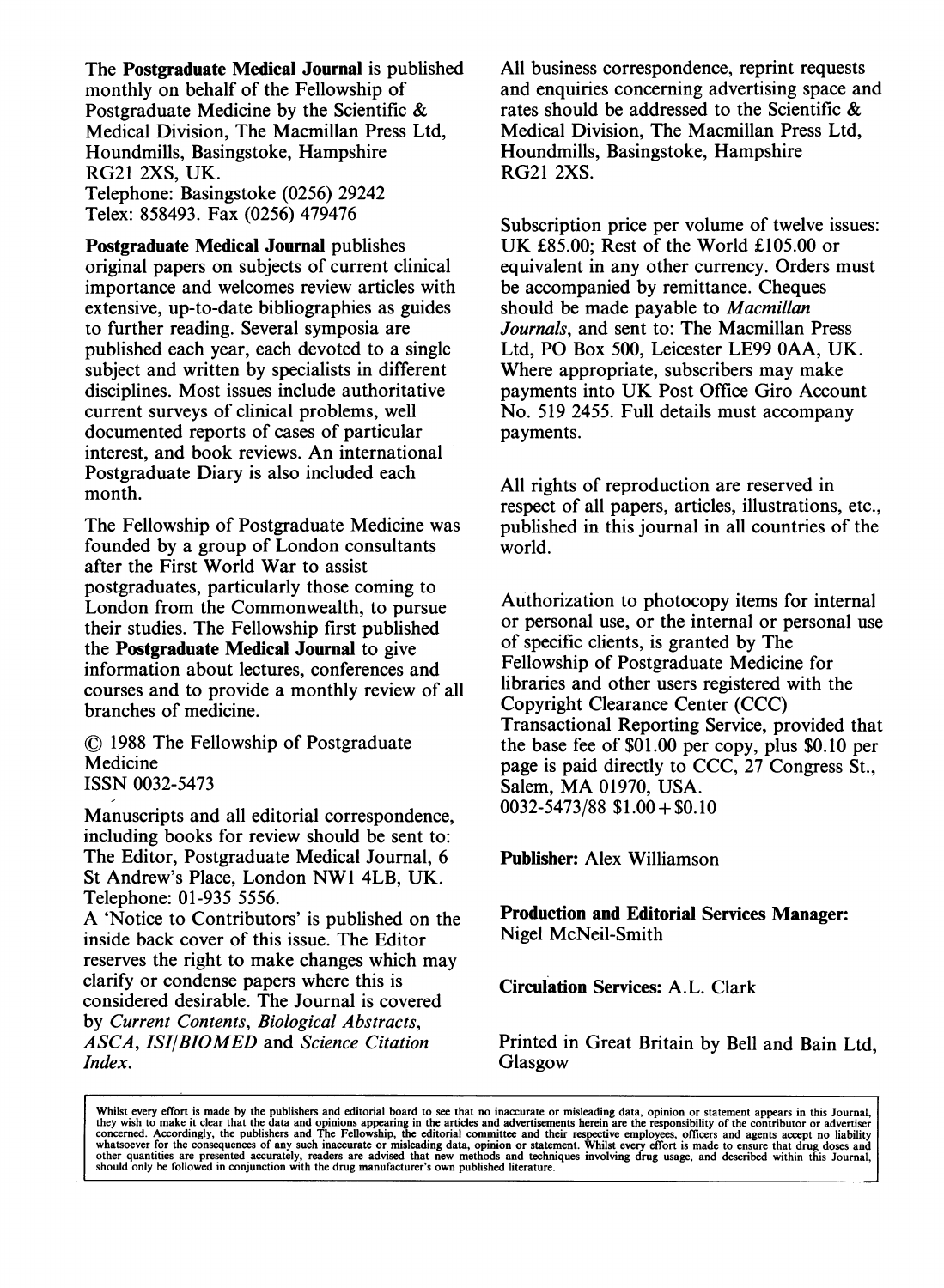# Books Received

Bailliere's Clinical Immunology & Allergy, edited by D. Doniach & G.F. Bottazzo. Pp.  $x+250$ , illustrated. Bailliere Tindall, London, Philadelphia, Toronto, Sydney, Tokyo, 1987. £17.50.

Bailliere's Clinical Haematology - International Practice & Research, edited by T.J. McElwain & T.A. Lister. Pp. ix + 269, illustrated. Bailliere Tindall, London, illustrated. Philadelphia Toronto, Sydney, Tokyo, Hong Kong, 1987. Price?

Churchill Livingstone Pocket Medical Dictionary 14th Edition, edited by Nancy Roper. Pp.  $xx + 380$ , Churchill Livingstone, Edinburgh, London, Melbourne, New York, 1987. £4.95.

Clinical Pharmacology 6th Edition, edited by D.R. Laurence & P.N. Bennett. Pp.  $x + 776$ , illustrated. Churchill Livingstone, Edinburgh, London, New York, 1987. £19.95.

Current Surgical Practice, Vol 4, edited by John Hadfield. Pp. x+309, illustrated. Edward Arnold, London, 1987. £20.

<sup>100</sup> Data Interpretation questions for the MRCP 2nd Edition, edited by M.D. Flynn, R.F.U. Ashford & P.J.W. Venables. Pp.  $xi + 220$ , illustrated. Churchill Livingstone, Edinburgh, London, Melbourne, New York, 1987. £6.95.

Medical Applications of Microcomputers, edited by William R. Corbett. Pp. xi+201, illustrated. John Wiley & Sons Ltd. Chichester, New York, Brisbane, Toronto, Singapore, 1987. £28.50.

Missed Beginnings - Death before life has been established, June Jolly. Pp  $x+70$ . Austin Cornish, London, 1987. £3.50.

An outline of Clinical Diagnosis, 2nd Edition, Brian J. Prout & John G. Cooper. Pp. 264. Bristol, Wright, 1987. £8.50.

Pathophysiology of Heart Disease, edited by N.S. Dhalla, P.K. Singal & R.E. Beamish. Pp. xiv+ 376, illustrated. Martinus Nijhoff Publishing, Boston, Dordrecht, Lancaster, 1987. £56.50.

Rheumatology for General Practitioners, H.L.F. Currey & Sally Hull. Pp. viii + 259, illustrated. Oxford University Press, Oxford, New York, Tokyo, 1987. £15.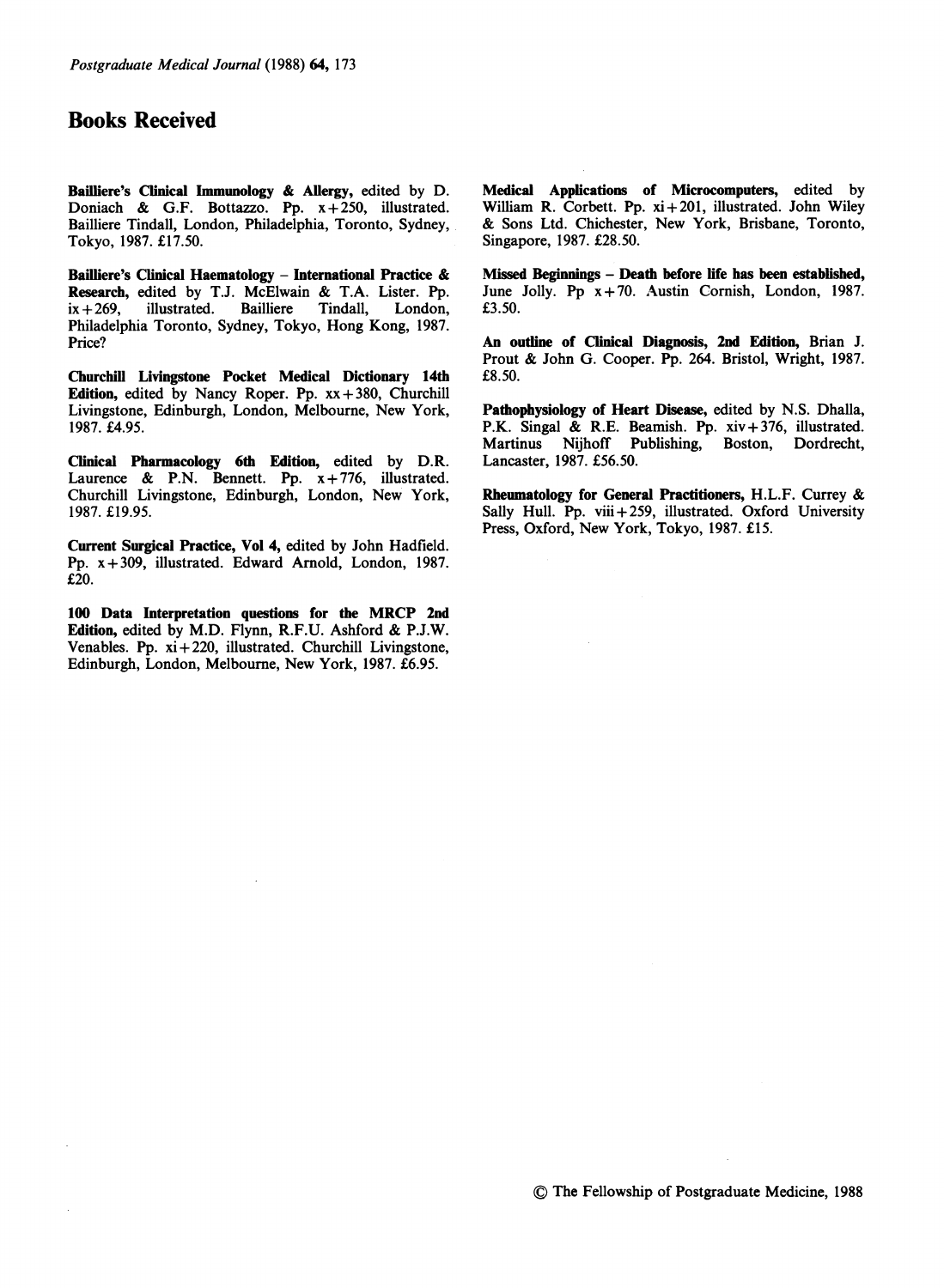# Postgraduate Diary

# British Postgraduate Medical Federation

- Educational development courses programme of courses and workshops
- Central Office, <sup>33</sup> Millman Street, London WCJN 3EJ, UK

#### Institute of Cancer Research

- Regular programme of seminars and teaching sessions throughout the year. Courses for DMRT (overseas students), FRCR etc.
- Information: The Dean, Institute of Cancer Research, D Block, Clifton Avenue, Sutton, Surrey SM2 5PX, UK.

## Cardiothoracic Institute

Courses leading to award of diplomas in cardiac medicine and thoracic medicine. Short courses, meetings and symposia held throughout the year.

Postgraduate Office, Cardiothoracic Institute, Fulham Road, London SW3 6HP.

#### Institute of Child Health

Courses, meetings and symposia held throughout the year The Dean's Office, Institute of Child Health, 30 Guilford Street, London WCJ JEH, UK.

#### Institute of Dental Surgery

- Courses for M.Sc. in various aspects of dentistry, Diploma in Dental Public Health, basic medical sciences, etc.
- Information: The Dean, Institute of Dental Surgery, Eastman Dental Hospital, Gray's Inn Road, London WCJX 8LD, UK.

# Hunterian Institute

Courses in basic medical sciences for Primary FRCS and FFA part 2; in Anatomy Physiology and Pathology for Primary FRCS; in basic dental sciences for Primary FDS

Course in Clinical surgery for Final FRCS

Anastomosis Workshop: AO course

The Hunterian Institute, Royal College of Surgeons, Lincoln's Inn Fields, London WC2A 3PN, UK.

# Institute of Laryngology and Otology

Advanced courses held throughout the year

Applications and enquiries to the Dean, Institute of Laryngology and Otology, 330/336 Gray's Inn Road, London WCI 8EE, UK.

#### Institute of Neurology

- Sandoz Foundation advanced lectures on clinical and experimental neurology. Each Wednesday evening throughout academic year
- Details: Institute Registrar, National Hospital, Queen Square, London WCIN 3BG, UK.

## Institute of Obstetrics and Gynaecology

Regular symposia and courses throughout the year Details: The Secretary, Institute of Obstetrics and Gynaecology, Queen Charlotte's Maternity Hospital, Goldhawk Road, London W6 OXG, UK

## Institute of Ophthalmology

- Regular courses in ophthalmology held throughout the year
- 17/25 Cayton Street, London ECJ 9AT, UK.

#### Institute of Orthopaedics

- Radiodiagnosis demonstrations Mondays at 5.00 p.m. during the academic year
- Applications and enquiries to Professor of Orthopaedic Surgery, Jules Thorn Building, The Middlesex Hospital, Mortimer Street, London WJP 7PN, UK.

#### Institute of Psychiatry

Recent advances in learning disabilities: annual conference. Friday 4 March 1988.

Information from conference office (Mrs N. Morgan).

The Dean's Office, Institute of Psychiatry, De Crespigny Park, London SE5 8AF, UK

# Institute of Urology

Short courses on aspects of urology and nephrology thoughout the year

Applications and enquiries: The Dean, Institute of Urology, 172-176 Shaftesbury Avenue, London WC2H 8JE, UK.

#### Royal Postgraduate Medical School

Regular courses on advanced topics

School Office, Royal Postgraduate Medical School, Hammersmith Hospital, Du Cane Road, London W12 OHS, UK

#### University of Manchester

M.A. in Health Care Ethics

Details: Mrs S. Ibbotson, Department of Education, University of Manchester, Oxford Road, Manchester M13 9PL, UK.

#### International Union Against Cancer

Details of fellowship programmes from: 3 rue du Conseil-Général, 1205 Geneva, Switzerland.

#### Liverpool, Newsham General Hospital

Lunchtime meetings twice monthly

Secretary, Postgraduate Centre, Belmont Road, Liverpool L6 4AF, UK

#### London School of Hygiene and Tropical Medicine

Courses in community health, occupational health and preventive medicine. Course in human and clinical genetics leading to award of diploma.

The Registrar, LSHTM, Keppel Street, London WCIE 7HT, UK

© The Fellowship of Postgraduate Medicine, <sup>1988</sup>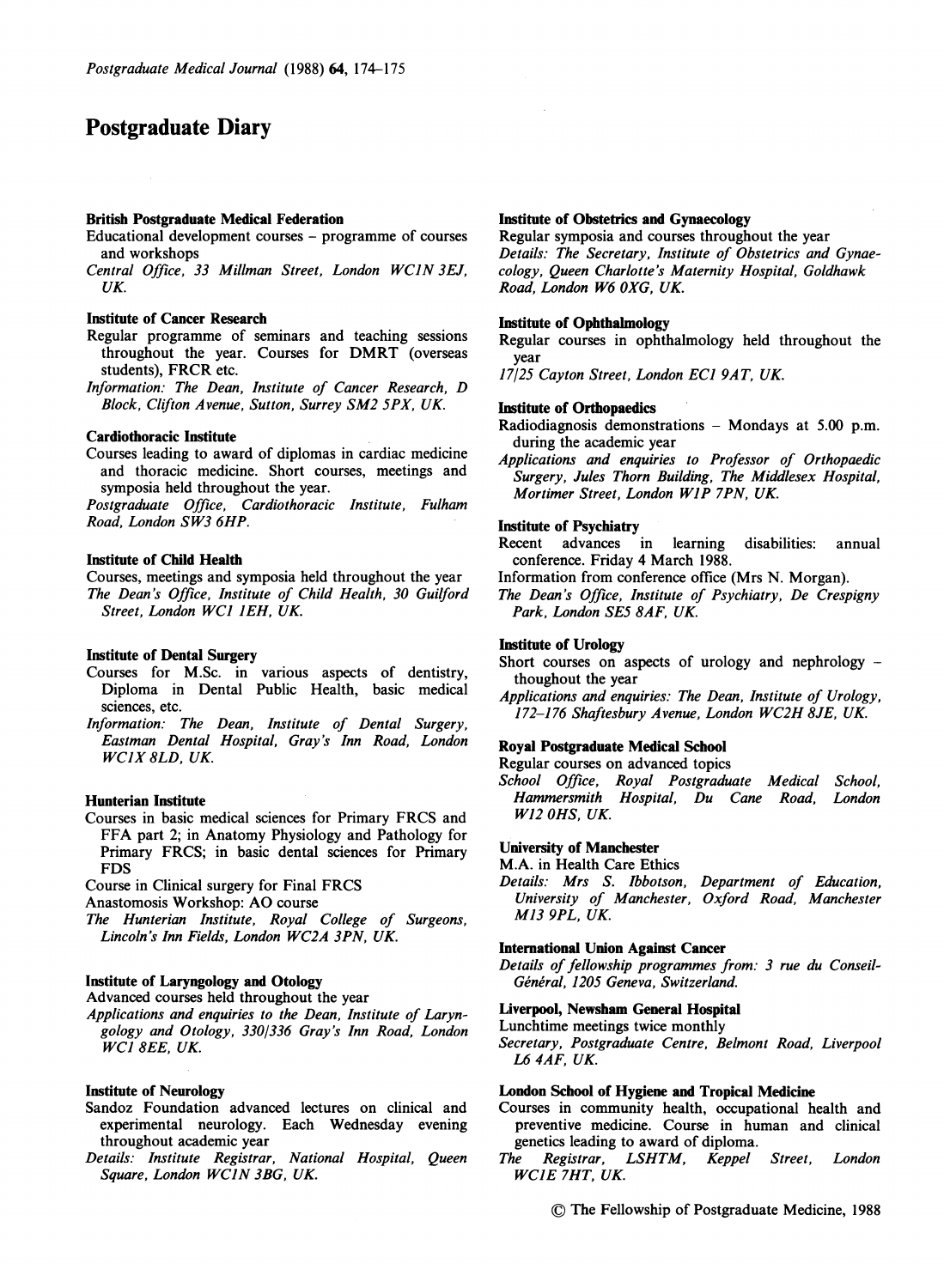#### First Conference of the European Society for Chlamydia Research

- To be held in Bologna, Italy 30 May to <sup>1</sup> June 1988. Topics include epidemiology and preventive measures of chlamydial infections in Europe; clinical manifestations and therapy; immunology and host-parasite interaction; diagnostic procedures; genetics; vaccine development.
- Details: Dr R. Cevenini, Institute of Microbiology of the University of Bologna, S. Orsola University Hospital, 9 via Massaretni, 40138-Bologna, Italy.

#### 9th International Symposium on Parkinson's Disease

Jerusalem, Israel, 5-9 June 1988.

Details: P.O.B. 50006, Tel-Aviv 61500, Israel.

#### International Conference on Ergonomics, Occupational Health, Safety and Health, and the Environment 24-28 October, Beijung, China.

Details: Conference Administrator, ICE-O-SHE, Darling

Downs Institute of Advanced Education, P.O. Box 44, Darling Heights, Toowoomba Qld. 4350, Australia.

# Barrow Neurological Institute

- 2nd Annual Barrow Neurological Institute Magnetic Resonance Imaging Conference. Camelback Inn Resort, Scottsdale, Arizona. 6-9 March 1988.
- Fifteenth Annual Symposium, Barrow Neurological Ischaemic and Haemorrhagic Cerebrovascular Disease. Camelback Inn Resort, Scottsdale, Arizona.
- Details: T. Jardine, Special Projects Coordinator, Barrow Neurological Institute, 350 West Thomas Road, Phoenix, Arizona 85013, USA.

#### European Medical Research Group (Young AEMIE)

- Regular meetings consisting of poster session and invited lecture, held at Lettsom House, <sup>11</sup> Chandos Street, London WI, UK.
- Next meeting 15 March 1988. Professor Paul Turner-'Recent observations on drugs and human fertility'.
- Details from: Dr D.R.J. Singer, c/o Fellowship of Postgraduate Medicine, 6 St Andrew's Place, London NWJ 4LB, UK. Tel. 01-035 0556.

#### Royal Free Hospital

- Dr D. Geraint James has transferred his 5-day course for MRCP to the Royal Free Hospital. Clinicals, case presentations and quizzes. Course fee £160.
- Courses will be starting on: 15 February 1988, 13 June 1988, 17 October 1988
- Details: Dr D.G. James, Royal Free Hospital, Pond Street, London NW3 2QG, UK.

## Loughborough University of Technology

Centre for Extension Studies.

Hospital Health and Safety - 8-11 February 1988.

Details: Administrative Officer, Centre for Extension Studies, Loughborough University of Technology, Loughborough, Leics. LEIJ OBR, UK.

# 4th South-East European Symposium of Paediatric Surgery

- 'Normal and Disturbed Oesophageal Function in Childhood'.
- 7-9 September 1989. Graz, Austria.
- Details: Professor Dr M. Hollwarth, Department of Paediatric Surgery, University of Graz, Heinrichstrasse 31, A-8010, Graz, Austria.

#### BLAT COURSES <sup>1988</sup>

- BLAT/WHO Course on Modern Methodology for Teachers of Health Sciences, 5-22 July 1988.
- BLAT/WHO Course on the Management of <sup>a</sup> Collection of Health Audio-Visuals, 1-12 August 1988.
- BLAT/Institute of Education of The University of London: Diploma in Primary Health Care Education. Three university terms (Oct.-Dec., Jan.-March, April-June) each academic year.
- Information and application forms from: Head of Information Services, BLAT Centre for Health and Medical Education, BMA House, Tavistock Square, London WCJ 9JP, UK. Tel. 01-388 7976.
- International Symposium on Therapeutic Progress in Urological Cancers
- Hotel Inter-Continental, Paris, France. 29, 30 June, <sup>1</sup> July 1988
- Details: Dr G.P. Murphy, School of Medicine, State University of New York at Buffalo, 139 Parker Hall, Buffalo, 14214, USA.

#### Diagnostic Cytopathology for Pathologists. 1988 Postgraduate Institute

- Home study course A Feb. to April <sup>1988</sup>
- In-residence course  $B 25$  April to 6 May 1988
- Details: John K. Frost, M.D., 604 Pathology Building, The Johns Hopkins Hospital, Baltimore, MD 21205, USA.

# American Cleft Palate Association and Educational Foundation

- Correction of Maxillofacial Deformities Workshop, Memphis, Tennessee 25-27 March 1988
- Details: National Office, 331 Salk Hall, University of Pittsburgh, Pittsburgh, Pennsylvania 15261, USA

Full details of the courses, meeting and symposia listed above, and of others of interest to medical postgraduates, can be obtained from the individual organizations.